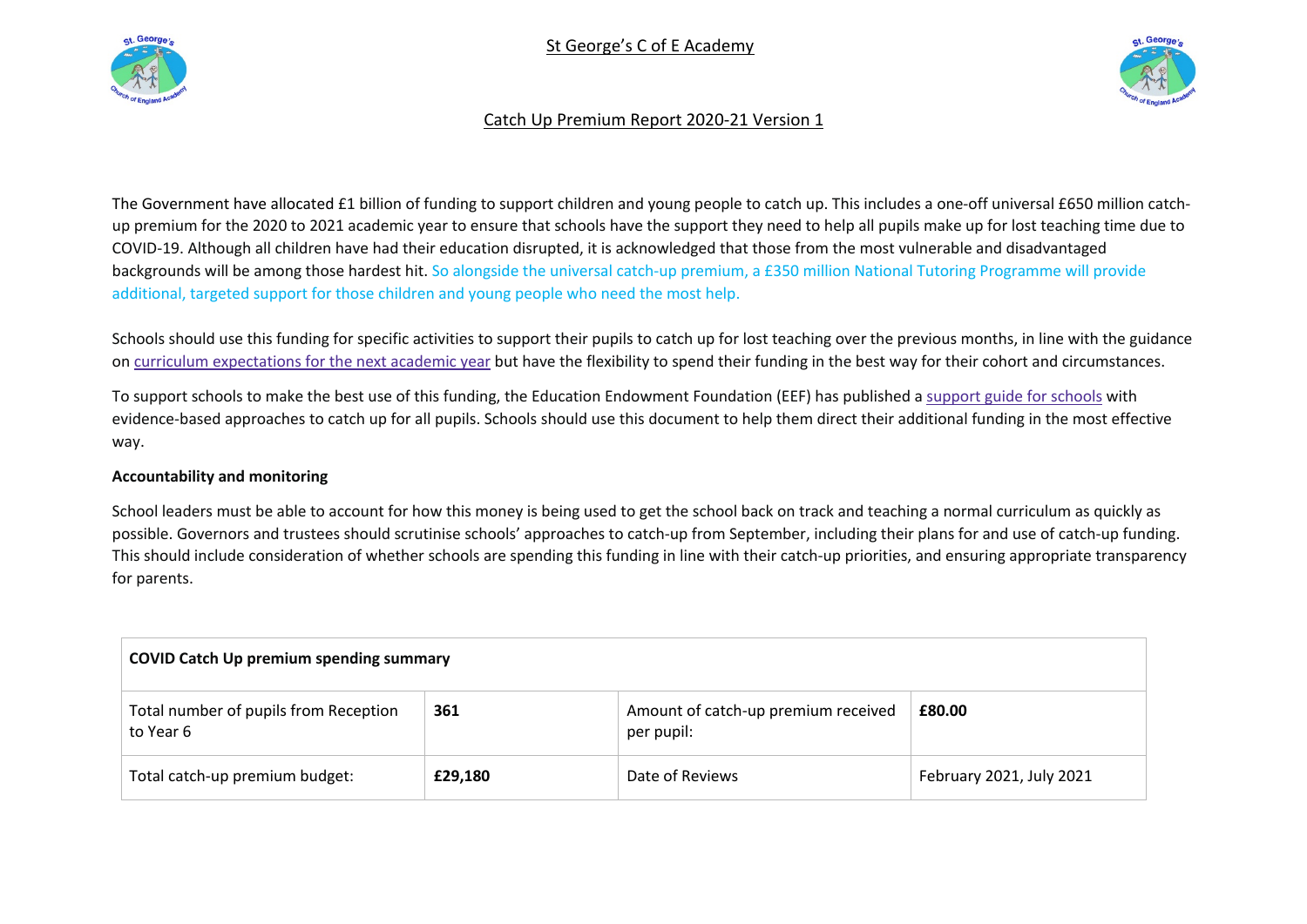When planning for our 'Recovery Curriculum' to start in September, we took into account the key principles and expectations highlighted by the DfE. (See below) This was to ensure that all of our pupils, and in particular the disadvantaged, SEND and vulnerable are given the catch up support needed to make substantial progress by the end of the year.

The key principles that underpin our advice on curriculum planning are:

- education is not optional: all pupils receive a high-quality education that promotes their development and prepares them for the opportunities, responsibilities and experiences of later life.
- the curriculum remains broad and ambitious: all pupils continue to be taught a wide range of subjects,
- remote education, where needed, is high quality and aligns as closely as possible with in-school provision

Informed by these principles, when considering revisions to our school curriculum for the academic year 2020 to 2021, we aim to meet the following key expectations: Teach an ambitious and broad curriculum in all subjects from the start of the autumn term, but make use of existing flexibilities to create time to cover the most important missed content.

Our approach to planning from 1<sup>st</sup> September, 2020 is based on approaches which are known to be effective, including the "The EEF Guide To Supporting School Planning: A Tiered Approach To 2020-21" as recommended by the DfE. In line with this approach, there are three key areas.

### **Quality Teaching for All**

The best available evidence indicates that great teaching is the most important lever schools have to improve outcomes for their pupils.

#### **Targeted academic support**

Evidence consistently shows the positive impact that targeted academic support can have, including for those pupils who are not making good progress across the spectrum of achievement.

## **Wider strategies**

Wider strategies relate to the most significant non-academic barriers to success in school, including attendance, behaviour and social and emotional support

## **Impact of School Closure and Key Priorities**

After returning to school in September, it has become evident that there are particular areas which need prioritising as part of our Catch up planning. These include;

- increased gaps in reading, writing and maths, especially for those who struggled to engage fully with home learning
- Missed daily phonic teaching in EYFS and Y1 has impacted significantly on early reading and writing
- Learning behaviours have deteriorated significantly e.g. listening skills, independence, resilience and pace of learning
- Social, emotional and mental health needs of children have been impacted upon.

#### Focus on basic skills across all year groups, including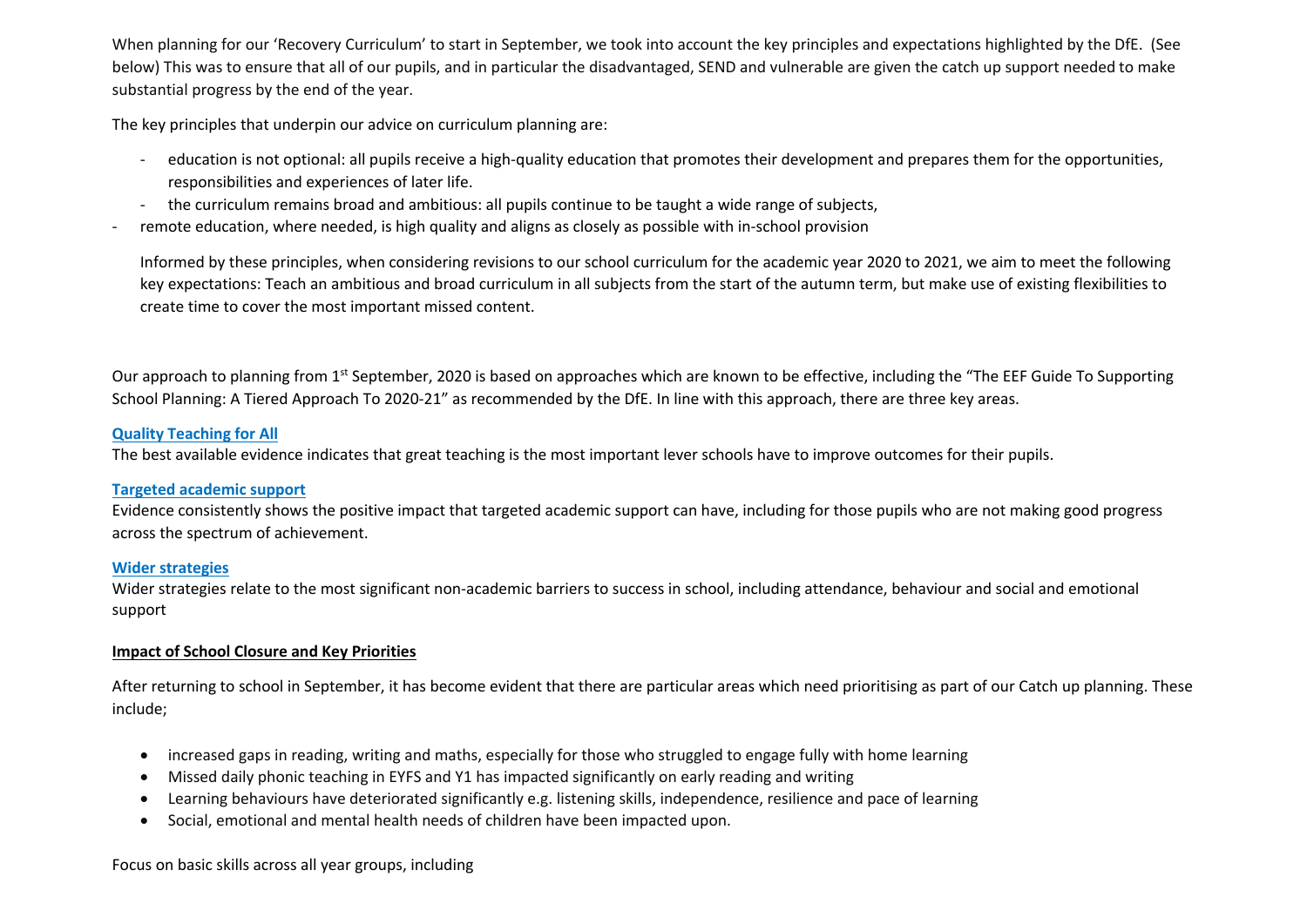- Maths- Maths Speed and mental maths agility (e.g. tables and number bonds)
- Writing- Handwriting, letter formation along with basic sentence punctuation and spelling of high frequency words
- Reading and extending vocabulary

Focus on phonics, language and communication

Ensure every teacher is supported and prepared for the new year in order to achieve the best outcomes for all pupils

### Supporting pupils to re-establish behaviours for learning

Deliver a broad and engaging curriculum

Re-establish positive relationships and promote positive mental health and well- being

Ensure pupils are supported effectively with home learning especially those with no device to access home learning.

Ensure attendance goes back to the high rate which we had prior to lockdown and that children come to school on time each day.

#### **Catch Up Strategy Plan 2020-2021**

## **Quality Teaching for All**

Ensure consistent high quality teaching and learning across the school

| <b>FOCUS</b>       | <b>ACTIONS</b>          | EVIDENCE/ RESEARCH/         | <b>FUNDING</b> | <b>MONITORING/ STAFF</b>          | INTENDED OUTCOMES/ SUCCESS      |
|--------------------|-------------------------|-----------------------------|----------------|-----------------------------------|---------------------------------|
|                    |                         | <b>RATIONALE</b>            |                | <b>INVOLVED</b>                   | <b>CRITERIA</b>                 |
| Re-establishing    | Disseminate re-opening  | New routines/ Risk          |                | <b>SLT</b>                        | Rules and routines are          |
| routines,          | document to all staff   | Assessment and Health and   |                | <b>Health and Safety Officers</b> | embedded and understood by all  |
| expectations and   | and introduce new       | Safety considerations to be |                |                                   | children and staff.             |
| procedures for the | procedures and          | established due to COVID    |                |                                   | Environment made as safe as     |
| full school re-    | systems top adjust to   |                             |                |                                   | possible.                       |
| opening.           | the organisation        |                             |                |                                   | Risk assessments being followed |
| Create as safe an  | Ensure staff have       |                             |                |                                   | and reviewed regularly.         |
| environment as     | training and support to |                             |                |                                   |                                 |
| possible, where    | adjust to the           |                             |                |                                   |                                 |
| transition back to | organisational and      |                             |                |                                   |                                 |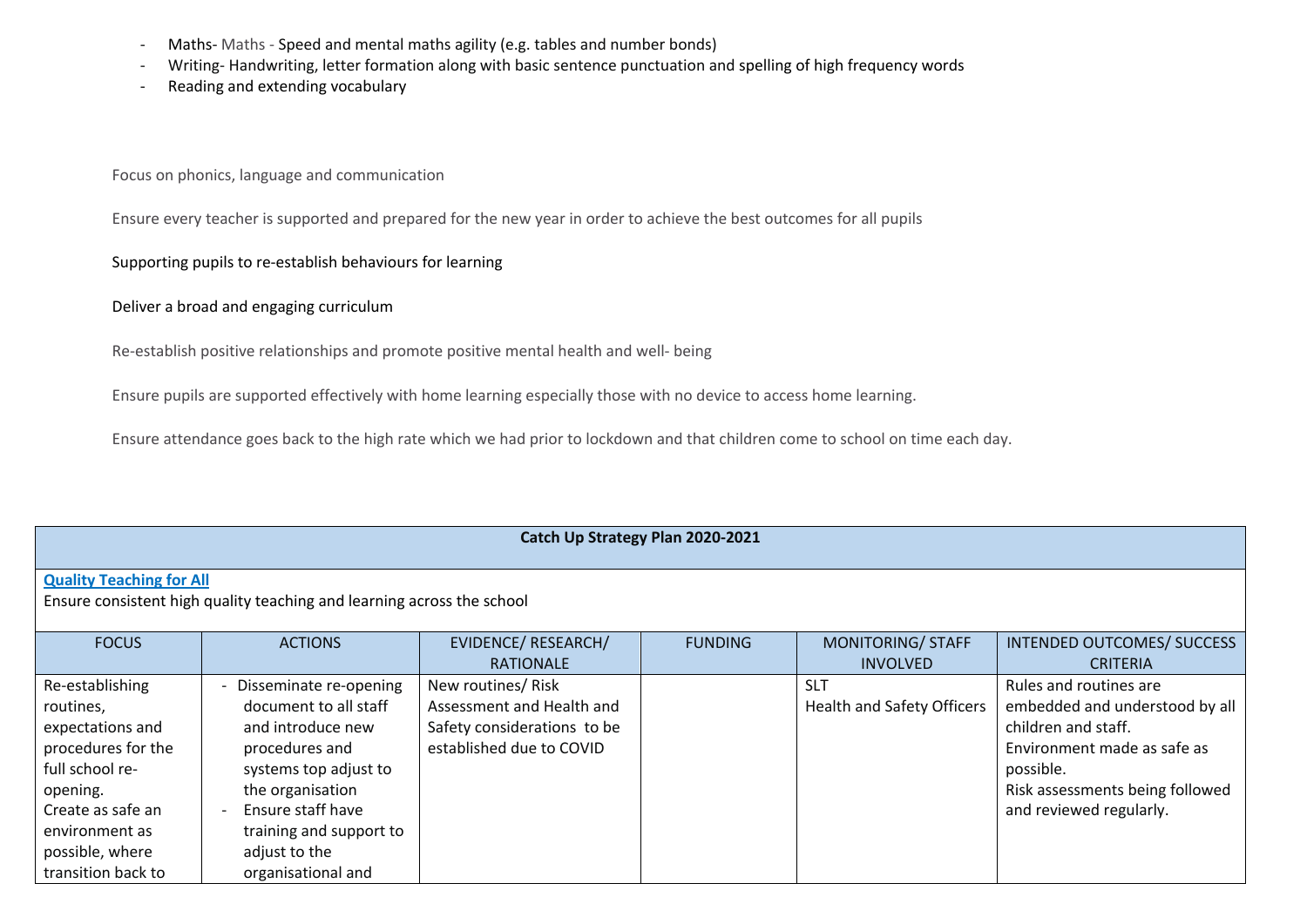| school can be<br>supported<br>effectively.                                                                                                                                                                         | logistical aspects of<br>school life<br>Staff to teach the new<br>routines to their classes<br>- Regularly reinforcing<br>new rules, routines and<br>systems                                                  |                                                              |                     |                             |                                                                                                                                                                                                                                                                          |
|--------------------------------------------------------------------------------------------------------------------------------------------------------------------------------------------------------------------|---------------------------------------------------------------------------------------------------------------------------------------------------------------------------------------------------------------|--------------------------------------------------------------|---------------------|-----------------------------|--------------------------------------------------------------------------------------------------------------------------------------------------------------------------------------------------------------------------------------------------------------------------|
| Behaviour for<br>learning in the<br>classroom                                                                                                                                                                      | Re-establish good<br>learning behaviours in<br>classroom e.g. listening,<br>independence,<br>resilience, active<br>participation,<br>confidence.                                                              | Importance of learning<br>behaviours as identified by<br>EEF |                     |                             | Increase in positive learning<br>behaviours.<br>Children re-engaged and ready<br>to learn, showing enthusiasm<br>Pupils are learning effectively<br>and progress is evident.                                                                                             |
| At the beginning of<br>the Autumn Term,<br>begin the delivery of<br>a 'Recovery<br>Curriculum' following<br>DfE guidelines and<br>recommendations.<br>CPD in various<br>curriculum areas to<br>support and prepare | Disseminate curriculum<br>guidance and planning<br>to staff<br>Quality teaching and<br>learning in all year<br>groups<br>Whole school<br>approaches to Reading,<br>Writing, Spelling, Maths<br>and Foundation | DfE Guidance,<br>EEF                                         | <b>SLT</b><br>Staff | <b>SLT</b><br>Teachers, TAs | Curriculum in place and adapted<br>according to analysis of needs.<br>Quality teaching and learning<br>with high expectations is evident<br>(through monitoring activities,<br>progress, engagement)<br>Subject specific assessments<br>have identified particular areas |
| staff for the<br>academic year.<br>Continue curriculum<br>development and<br>implementation from<br>pre lockdown<br>Focus on phonics,                                                                              | subjects, including new<br>threshold concepts and<br>vocabulary<br>development<br>CPD<br>$\overline{\phantom{a}}$<br>SLT continue to monitor                                                                  |                                                              | <b>SLT</b>          | <b>SLT</b>                  | where children have forgotten or<br>misunderstood key concepts and<br>knowledge and skills have<br>deteriorated. Lessons have been<br>planned and delivered to build<br>on securing foundations and<br>revisiting where necessary.<br>Vocabulary acquisition increases   |
| language and<br>communication as<br>well as basic skills                                                                                                                                                           | teaching and learning,<br>including progress                                                                                                                                                                  |                                                              |                     |                             |                                                                                                                                                                                                                                                                          |
| Deliver a broad and<br>engaging curriculum                                                                                                                                                                         | Increase some of our<br>CSA roles to L2 TA<br>status to deliver<br>Phonics and                                                                                                                                |                                                              | <b>SLT</b><br>TAs   | <b>TAs</b>                  | Subject teams continuing<br>development of their subjects.                                                                                                                                                                                                               |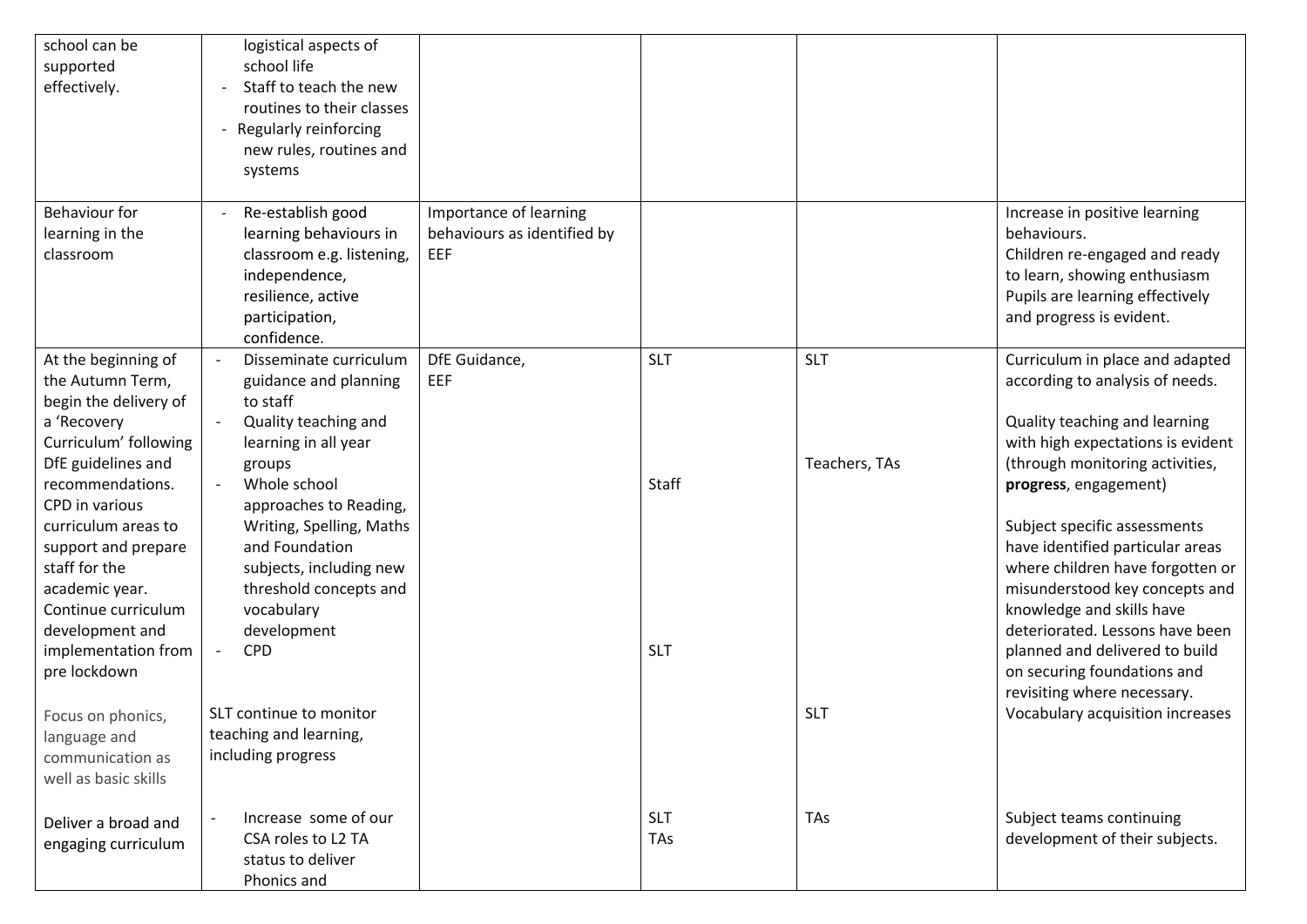|                                                                                                    | intervention sessions in<br>KS1<br>Particular emphasis on<br>basic skills across the<br>school<br>Purchase various<br>$\overline{\phantom{a}}$<br>resources including 'Sir<br>Linkalot' spelling,<br>White Rose Premium-<br>$\overline{\phantom{a}}$<br>Maths, Times Tables<br>Rockstars<br>Purchase membership<br>of HA and GA to<br>support History and<br>Geography teaching<br>and CPD |                                                                                                          | £878.40 Catch Up<br>Funding,<br>£99 Catch Up<br>Funding,<br>£94.90 Catch Up<br>Funding,<br>£72<br>£198 |                                                          |                                                                                                                                                                                                                                   |
|----------------------------------------------------------------------------------------------------|--------------------------------------------------------------------------------------------------------------------------------------------------------------------------------------------------------------------------------------------------------------------------------------------------------------------------------------------------------------------------------------------|----------------------------------------------------------------------------------------------------------|--------------------------------------------------------------------------------------------------------|----------------------------------------------------------|-----------------------------------------------------------------------------------------------------------------------------------------------------------------------------------------------------------------------------------|
| Re-establish positive<br>relationships and<br>promote positive<br>mental health and<br>well- being | A quality PSHE curriculum in<br>place which has a particular<br>focus on mental health and<br>well- being, as well as<br>implementing the new SRE<br>curriculum<br>PSHE team to continue to<br>develop and embed<br>curriculum and provide<br>some CPD                                                                                                                                     | <b>COVID related issues</b><br>Pupils need to feel safe and<br>secure when returning to<br>school<br>EEF |                                                                                                        | <b>SLT</b><br><b>PSHE Team</b><br>PE Team<br><b>TLRs</b> | Pupils' well-being is high priority<br>Pupils feel safe and understand<br>how to keep themselves healthy,<br>both mentally and physically.<br>Pupils develop resilience.<br>Pupils understand how to get<br>help if they need it. |
|                                                                                                    | Family Liaison Officer to<br>support children and<br>families where appropriate                                                                                                                                                                                                                                                                                                            |                                                                                                          | <b>Budget</b>                                                                                          | <b>FLO</b>                                               | Family Liaison Officer working<br>successfully with parents and<br>children. Communication with                                                                                                                                   |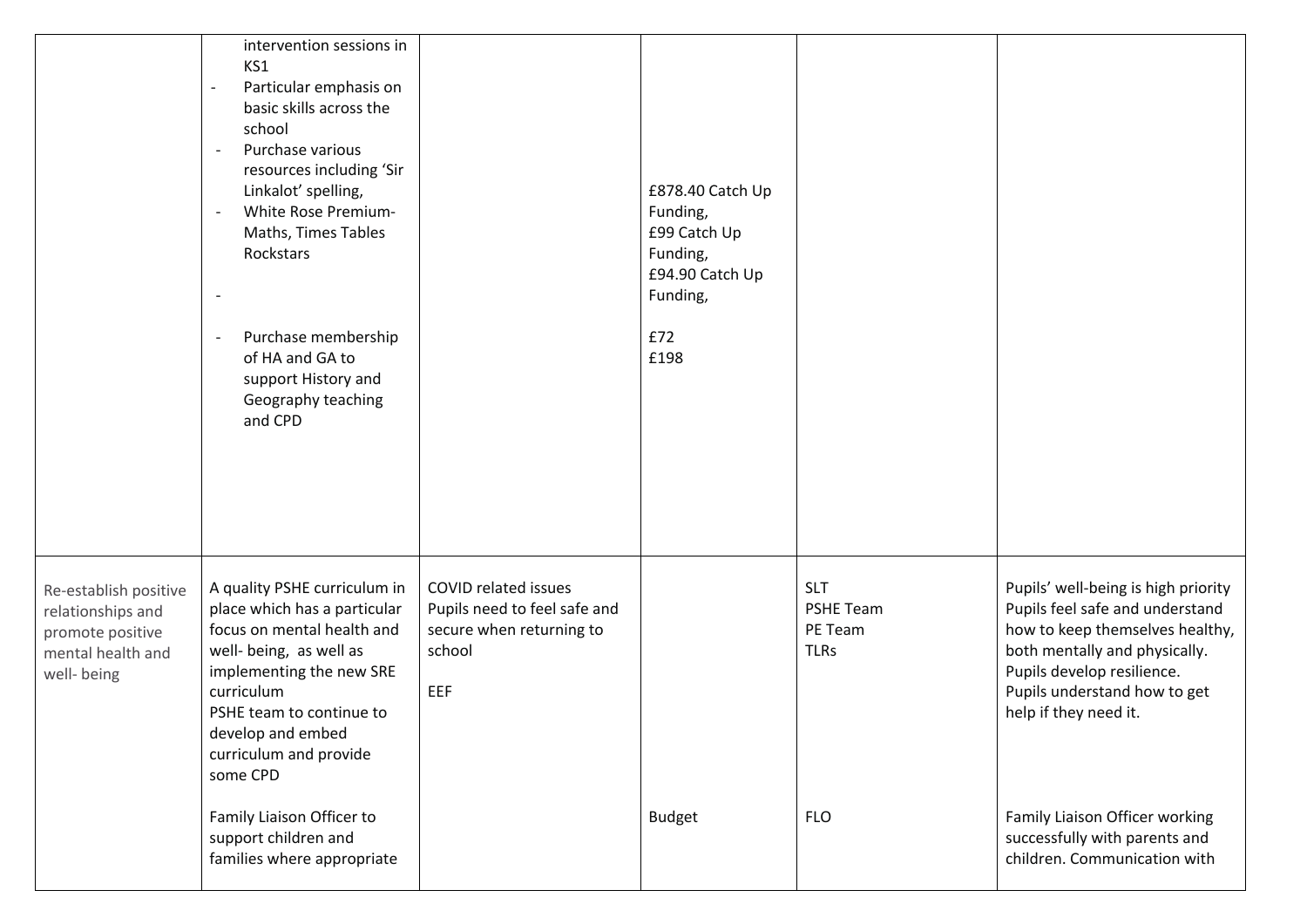|                                                                                                                     | Provide children with ways<br>to identify, communicate<br>and cope with their feelings<br>and emotions<br>Continue to work with<br>Sports Partnerships on<br>various projects during the<br>year. Upskill teachers in<br>certain areas and focus on<br>striving to improve mental<br>health and well-being.<br>'Team up Kids' to work with |                                                                                                                                                                                                                                                                                                        | Primary PE and<br><b>Sport Premium</b> | PE Team<br><b>PSHE Team</b>                  | parents is usually by phone and<br>can be accessed out of hours.                                                                                                                                                                                                                                      |
|---------------------------------------------------------------------------------------------------------------------|--------------------------------------------------------------------------------------------------------------------------------------------------------------------------------------------------------------------------------------------------------------------------------------------------------------------------------------------|--------------------------------------------------------------------------------------------------------------------------------------------------------------------------------------------------------------------------------------------------------------------------------------------------------|----------------------------------------|----------------------------------------------|-------------------------------------------------------------------------------------------------------------------------------------------------------------------------------------------------------------------------------------------------------------------------------------------------------|
|                                                                                                                     | Year 5 children and teachers<br>Purchase Commando Joe<br>resources and use a PDday<br>for training on how to<br>implement the resources<br>into our curriculum                                                                                                                                                                             | Develops greater mental and<br>physical resilience<br>Encourages growth mindset<br>Improves attitudes towards<br>learning<br>Increase in attendance<br>Metacognition and self-<br>regulation<br>Provides behaviour support<br>Develops mental and<br>physical resilience<br>Improves life skills       | £7950                                  | <b>SLT</b><br><b>PSHE Team</b>               | Greater mental and physical<br>resilience<br>Growth mindset attitude<br>developed further<br>Improved attitudes towards<br>learning<br>Increase in attendance<br>Metacognition and self-<br>regulation<br>Increase in mental and physical<br>resilience<br>Improved life skills                       |
| Develop and<br>strengthen staff,<br>ensuring that both<br>workload and staff<br>well-being is taken<br>into account | We must ensure that staff<br>are supported and<br>encouraged to develop<br>personally and<br>professionally.<br>Maintain a school ethos<br>which supports staff health<br>and wellbeing by making<br>sure that all employees are<br>treated fairly and<br>consistently.                                                                    | Staff well- being, mental<br>health and workload is of<br>vital importance in our<br>school.<br>As well as helping all staff to<br>cope with workload and look<br>after well-being, we also<br>recognise that staff<br>wellbeing is important to<br>pupil achievement and the<br>school's performance. |                                        | <b>SLT</b><br>Staff supporting<br>colleagues | School promotes the health and<br>well-being of all staff<br>Improved work-life balance<br>Healthy motivated staff who are<br>able to deliver a high standard of<br>education<br>Staff have the confidence to deal<br>positively with stressful incidents<br>and mental and physical health<br>issues |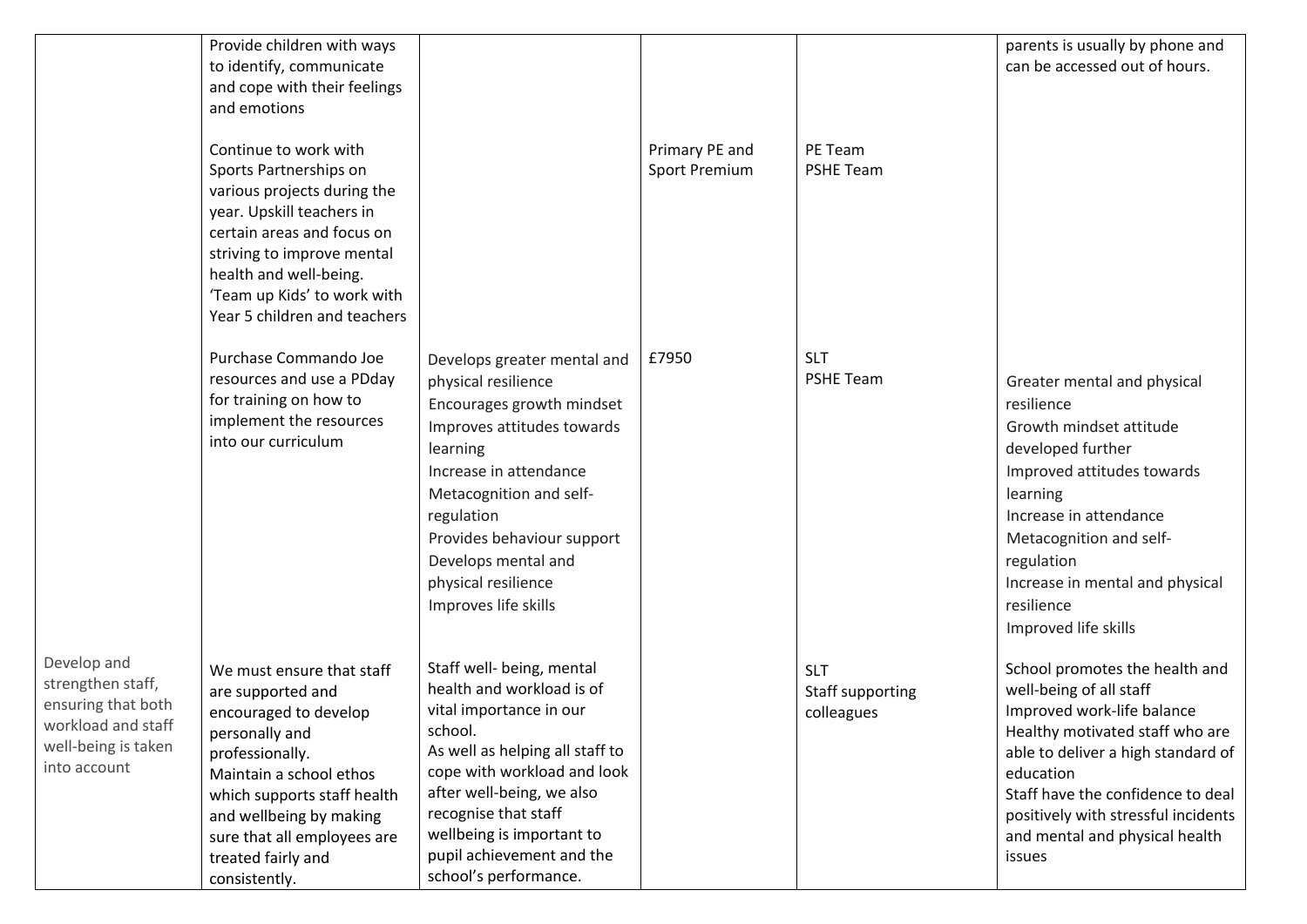| Assessment                            | Carry out both formative<br>and summative assessment<br>activities to identify gaps in<br>knowledge and skills and<br>plan teaching and learning<br>to enable all children to be<br>given opportunities to<br>achieve<br>Identify gaps in learning and<br>plan catch up sessions   | EEF<br>'Assessing and Monitoring<br>Pupil Progress'                                                                                                                                                                                                                                                                                         |                                          | <b>SLT</b><br>Teachers                  | Improved progress<br>Barriers to learning removed to<br>enable all children to achieve<br>and reach their full potential                                                                                                           |
|---------------------------------------|------------------------------------------------------------------------------------------------------------------------------------------------------------------------------------------------------------------------------------------------------------------------------------|---------------------------------------------------------------------------------------------------------------------------------------------------------------------------------------------------------------------------------------------------------------------------------------------------------------------------------------------|------------------------------------------|-----------------------------------------|------------------------------------------------------------------------------------------------------------------------------------------------------------------------------------------------------------------------------------|
|                                       | Purchase new PIRA and<br>PUMA Hodder tests as well<br>as 'SHINE' - targeted<br>interventions for Reading<br>and Maths<br>All class bubbles will be<br>given some TA time to<br>support progress and<br>contribute to interventions<br>as required (including all<br>ability group  |                                                                                                                                                                                                                                                                                                                                             | £1074.18<br>£844.80                      |                                         |                                                                                                                                                                                                                                    |
| <b>OT Provision</b><br>'Future Steps' | To implement a handwriting<br>scheme/ programme which<br>has been designed to<br>support children with<br>writing difficulties but will be<br>used with all children.<br>To support children with<br>emotional regulation<br>difficulties and anxiety as<br>part of reintegration. | We are aware from analysing<br>work during lockdown that<br>writing would be a target<br>due to poor engagement<br>from some children with<br>writing tasks.<br>Children may struggle to<br>reintegrate back into school<br>so support will be provided<br>to aid the emotional<br>regulation, alongside SEND<br>children who have received | Scholarship gained<br>(value = $£6000$ ) | <b>SLT</b><br><b>Inclusion Officers</b> | Children's stamina and fluency in<br>writing increased<br>Children will feel safe and secure<br>Staff will have a good<br>understanding of how<br>attachment issues can affect<br>children and can implement<br>strategies to help |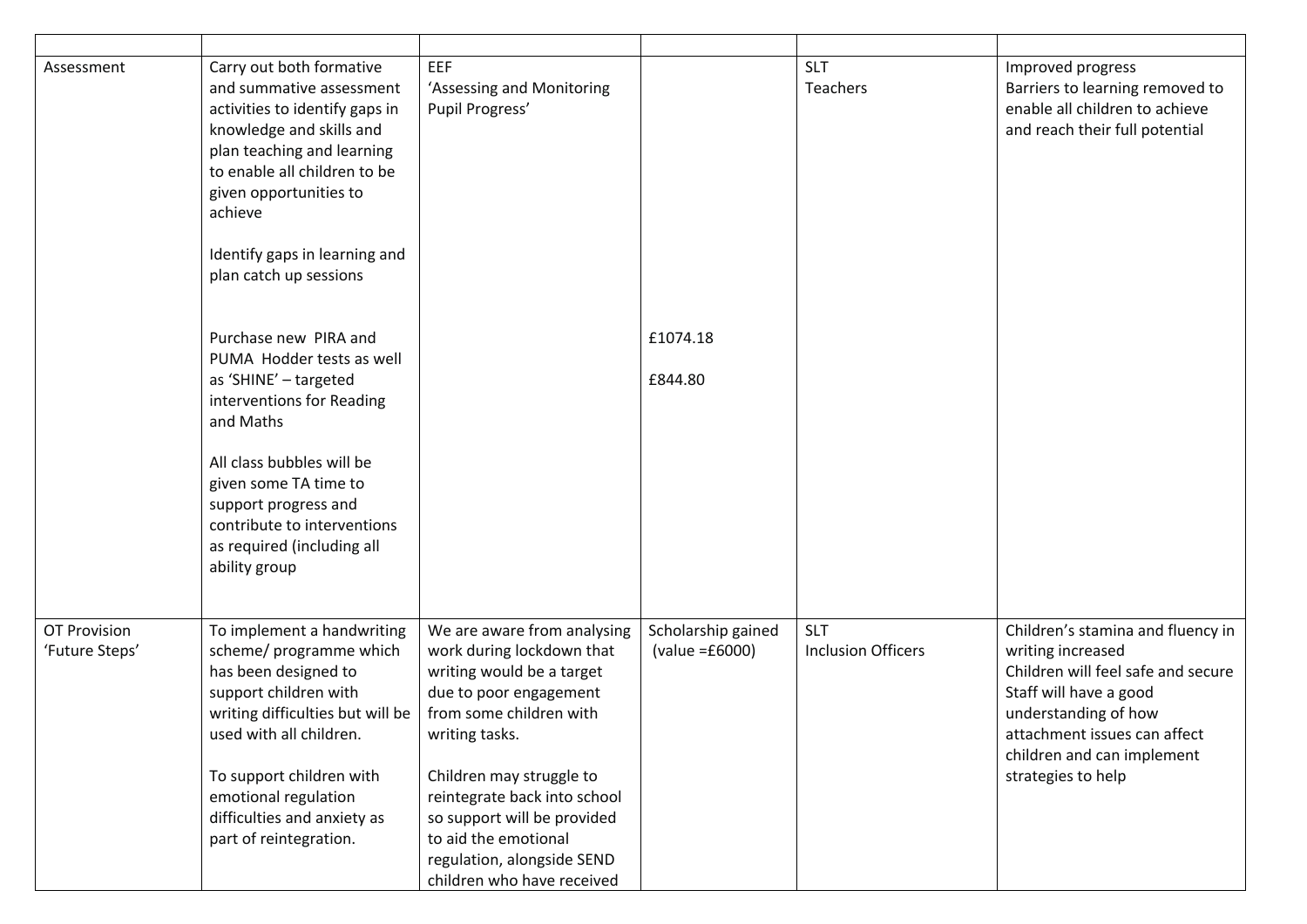|                                                                                                                                                                                  | To offer a therapeutic<br>intervention for children<br>with motor and sensory<br>difficulties<br>To deliver attachment<br>training to all staff                                                                     | little therapeutic services<br>due to lockdown.<br>Focus on KS1 and EYFS as<br>there is a notable<br>Gap in their development<br>due to lockdown.<br>We know that children may<br>struggle with attachment<br>issues due to COVID (loss/<br>time at home etc)<br>Also we have seen an<br>increase in 'Operation<br>Encompass' incidents |                  |                                      |                                                                                                                  |
|----------------------------------------------------------------------------------------------------------------------------------------------------------------------------------|---------------------------------------------------------------------------------------------------------------------------------------------------------------------------------------------------------------------|-----------------------------------------------------------------------------------------------------------------------------------------------------------------------------------------------------------------------------------------------------------------------------------------------------------------------------------------|------------------|--------------------------------------|------------------------------------------------------------------------------------------------------------------|
|                                                                                                                                                                                  |                                                                                                                                                                                                                     |                                                                                                                                                                                                                                                                                                                                         |                  |                                      |                                                                                                                  |
|                                                                                                                                                                                  |                                                                                                                                                                                                                     | Targeted Approaches - Ensure identified pupils have access to necessary 'catch up' interventions                                                                                                                                                                                                                                        |                  |                                      |                                                                                                                  |
|                                                                                                                                                                                  | (some of the above actions are also applicable to this section)                                                                                                                                                     |                                                                                                                                                                                                                                                                                                                                         |                  |                                      |                                                                                                                  |
|                                                                                                                                                                                  |                                                                                                                                                                                                                     |                                                                                                                                                                                                                                                                                                                                         |                  |                                      |                                                                                                                  |
| <b>FOCUS</b>                                                                                                                                                                     | <b>ACTIONS</b>                                                                                                                                                                                                      | EVIDENCE/ RESEARCH/<br><b>RATIONALE</b>                                                                                                                                                                                                                                                                                                 | <b>FUNDING</b>   | MONITORING/ STAFF<br><b>INVOLVED</b> | INTENDED OUTCOMES/ SUCCESS<br><b>CRITERIA</b>                                                                    |
| Support targeted<br>children on a one to<br>one basis or in small<br>groups to provide<br>high quality tuition<br>as a catch up<br>strategy for children<br>in Reception to Year | Employ a suitably qualified<br>tutor to deliver effective<br>catch up approaches and<br>activities, as guided by the<br>teacher and SLT where<br>appropriate and focused on<br>areas which have been<br>identified  | EEF                                                                                                                                                                                                                                                                                                                                     | Catch Up Premium | <b>SLT</b>                           | Gaps in learning are identified<br>and Catch up lessons help fill the<br>gaps and lead to progress being<br>made |
| 6                                                                                                                                                                                |                                                                                                                                                                                                                     |                                                                                                                                                                                                                                                                                                                                         |                  |                                      |                                                                                                                  |
| Assessment                                                                                                                                                                       | As above with TA support<br>and interventions delivered<br>to one to one and small<br>groups<br>Some interventions may also<br>focus on other aspects of<br>learning including behaviour<br>or social and emotional | As in Assessment section<br>above                                                                                                                                                                                                                                                                                                       |                  |                                      | As in Assessment section above                                                                                   |
|                                                                                                                                                                                  | needs.                                                                                                                                                                                                              |                                                                                                                                                                                                                                                                                                                                         |                  |                                      |                                                                                                                  |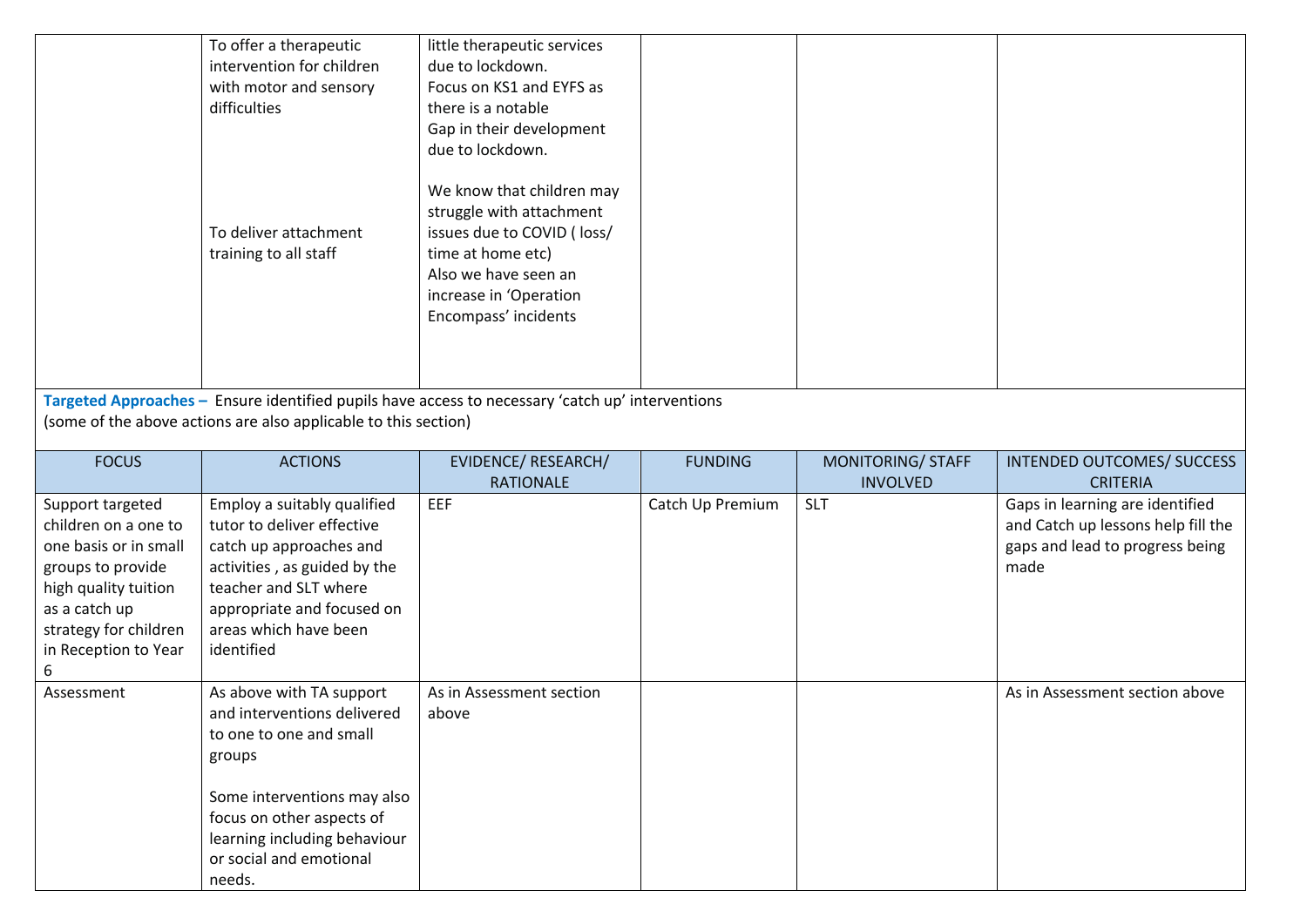| <b>Targeted Computer</b><br>Programs                                                                                                                                                                                                                                                                                                                       | Continue to use Lexia and<br>Mathletics programs at<br>school and at home<br>Wider strategies -Ensure remote learning is effectively planned for and delivered                                                                                                                                                                                                                                                                                                                                                                                                                                                                                                                                                                   | Tailored to individual needs                                                                                                                                                                                                                                                                                              | <b>Pupil Premium</b> |                                      | Progress/ understanding of<br>concepts, skills and knowledge<br>on an individual basis<br>Children gaining certificates as<br>rewards                                                                                                                                                                                                                                                                                     |
|------------------------------------------------------------------------------------------------------------------------------------------------------------------------------------------------------------------------------------------------------------------------------------------------------------------------------------------------------------|----------------------------------------------------------------------------------------------------------------------------------------------------------------------------------------------------------------------------------------------------------------------------------------------------------------------------------------------------------------------------------------------------------------------------------------------------------------------------------------------------------------------------------------------------------------------------------------------------------------------------------------------------------------------------------------------------------------------------------|---------------------------------------------------------------------------------------------------------------------------------------------------------------------------------------------------------------------------------------------------------------------------------------------------------------------------|----------------------|--------------------------------------|---------------------------------------------------------------------------------------------------------------------------------------------------------------------------------------------------------------------------------------------------------------------------------------------------------------------------------------------------------------------------------------------------------------------------|
|                                                                                                                                                                                                                                                                                                                                                            | Ensure attendance figures increase and return to our normal high rates<br>Continue effective communication with parents, offering support where required                                                                                                                                                                                                                                                                                                                                                                                                                                                                                                                                                                         |                                                                                                                                                                                                                                                                                                                           |                      |                                      |                                                                                                                                                                                                                                                                                                                                                                                                                           |
| <b>FOCUS</b>                                                                                                                                                                                                                                                                                                                                               | <b>ACTIONS</b>                                                                                                                                                                                                                                                                                                                                                                                                                                                                                                                                                                                                                                                                                                                   | EVIDENCE/ RESEARCH/<br><b>RATIONALE</b>                                                                                                                                                                                                                                                                                   | <b>FUNDING</b>       | MONITORING/ STAFF<br><b>INVOLVED</b> | INTENDED OUTCOMES/<br><b>SUCCESS CRITERIA</b>                                                                                                                                                                                                                                                                                                                                                                             |
| <b>Remote Learning</b><br>We must offer<br>immediate remote<br>education if:<br>Individuals or groups<br>of pupils need to<br>self-isolate, but the<br>rest of the school is<br>still open; or<br>There are local or<br>national restrictions<br>that mean most<br>pupils need to stay at<br>home, like during the<br>initial school closures<br>in March. | Plan remote learning policy<br>and procedures/ systems for<br>delivering home learning<br>which will align as closely as<br>possible with our in-school<br>provision.<br>Disseminate policy and<br>procedures to staff so that<br>all relevant people are<br>aware and confident about<br>meeting our expectations<br>for remote learning.<br>Add appendix 1 to policy<br>which provides a list of<br>useful websites in different<br>curriculum areas.<br>Conduct a questionnaire for<br>parents and also one for<br>pupils to audit children's<br>access to technology at<br>home.<br>Purchase new resources as<br>part of home learning,<br>including Times Tables<br><b>Rockstars and White Rose</b><br><b>Premium Maths</b> | Government<br>requirement when<br>children are at home<br>with COVID related<br>absences.<br><b>EEF Impact of School</b><br>Closures<br><b>EEF Remote Learning:</b><br>Rapid Evidence<br>Assessment<br>Digital resources to<br>supplement teaching<br>can be very effective<br>and increase learning.<br>They can provide |                      | <b>SLT</b>                           | Remote learning policy in place<br>and understood and adhered to<br>by all<br>Children accessing home<br>learning<br>A variety of lessons/activities<br>provided<br>Feedback given<br>Curriculum aligns as close as<br>possible with in school<br>curriculum<br>Pupils and parents have access<br>to individual log ins for various<br>programs being used<br>Parents have useful websites<br>information and access them |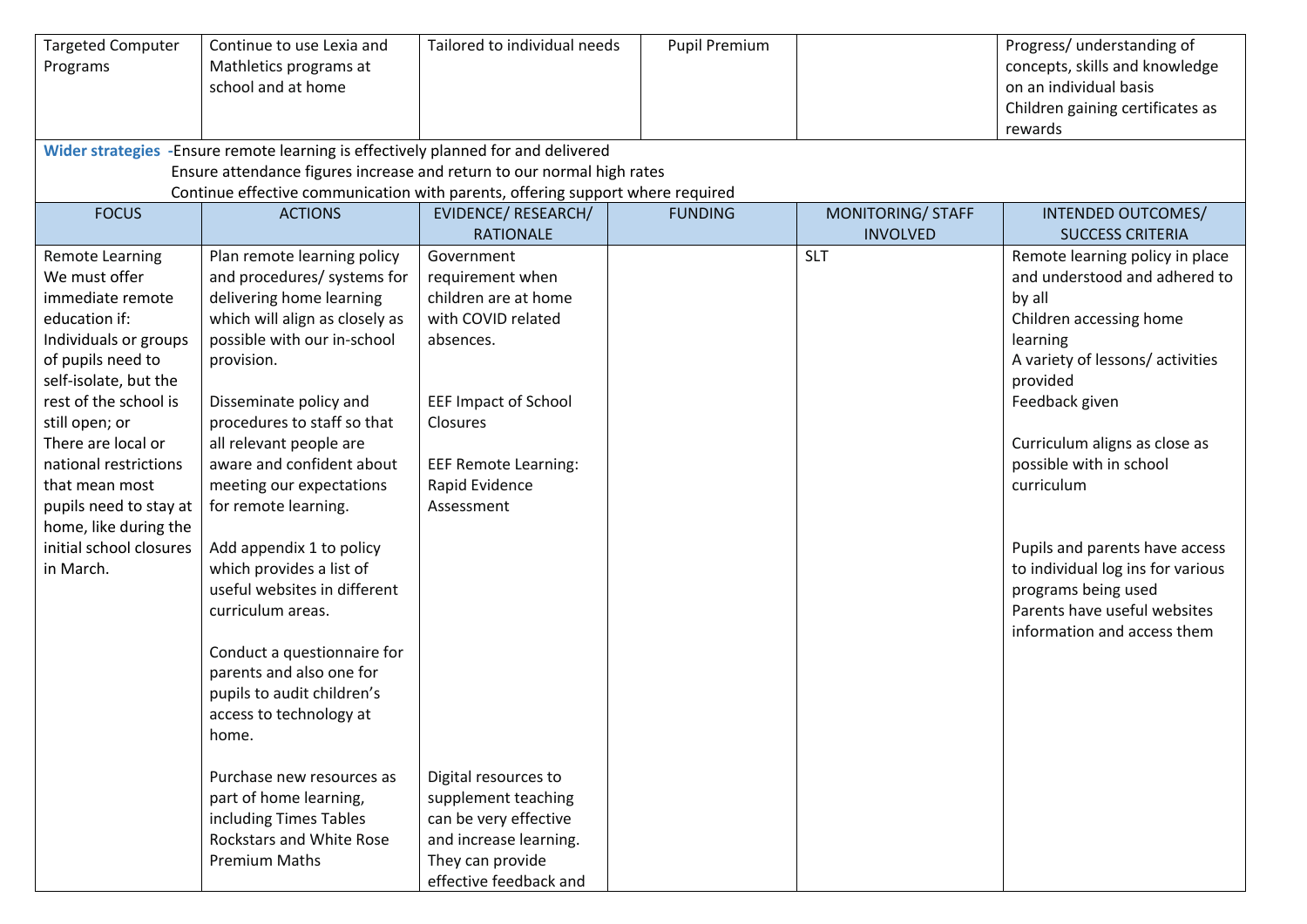|                               | All classes to use Do Jo as a<br>means of communicating<br>with children and parents.<br>Staff training on how to use<br>the online platforms/<br>personalised learning etc<br>3 laptops from DfE 'Get help<br>with technology' service.<br>Provide some homework<br>tasks through the same<br>platforms/ programs so that<br>the children become used to<br>using the technology.<br>Provide remote learning for<br>all children who are not at<br>school due to COVID related<br>circumstances. | motivate pupils to want<br>to practise more.                                                                                                                                                                                                      | Get help with<br>technology' DfE    |                                           | Communication with parents<br>and children effective<br>Staff confident in using various<br>platforms.                                                 |
|-------------------------------|---------------------------------------------------------------------------------------------------------------------------------------------------------------------------------------------------------------------------------------------------------------------------------------------------------------------------------------------------------------------------------------------------------------------------------------------------------------------------------------------------|---------------------------------------------------------------------------------------------------------------------------------------------------------------------------------------------------------------------------------------------------|-------------------------------------|-------------------------------------------|--------------------------------------------------------------------------------------------------------------------------------------------------------|
| Attendance                    | Monitor attendance closely<br>and liaise with parents/<br>carers<br>Work closely with<br>Attendance Officer,<br>including weekly meetings<br>and follow up where<br>applicable                                                                                                                                                                                                                                                                                                                    | EEF<br>Following legal,<br>statutory requirement<br>for attendance<br>Safeguarding<br>Evidence shows that<br>pupils who have good<br>attendance make better<br>friendships, take more<br>ownership of their<br>learning and are more<br>confident | <b>Employ Attendance</b><br>Officer | <b>SLT</b>                                | Increased attendance figures to<br>be raised to the same high rate<br>which we had prior to lockdown<br>(and at least higher than<br>national average) |
| Communication with<br>Parents | Continue to communicate<br>effectively with parents and<br>offer support where needed.                                                                                                                                                                                                                                                                                                                                                                                                            | Re-establish / maintain<br>positive relationship<br>with parents.                                                                                                                                                                                 | Contract with website<br>provider   | <b>SLT</b><br><b>Computing Team Input</b> | Successful communication<br>systems in place<br>Positive relationships                                                                                 |